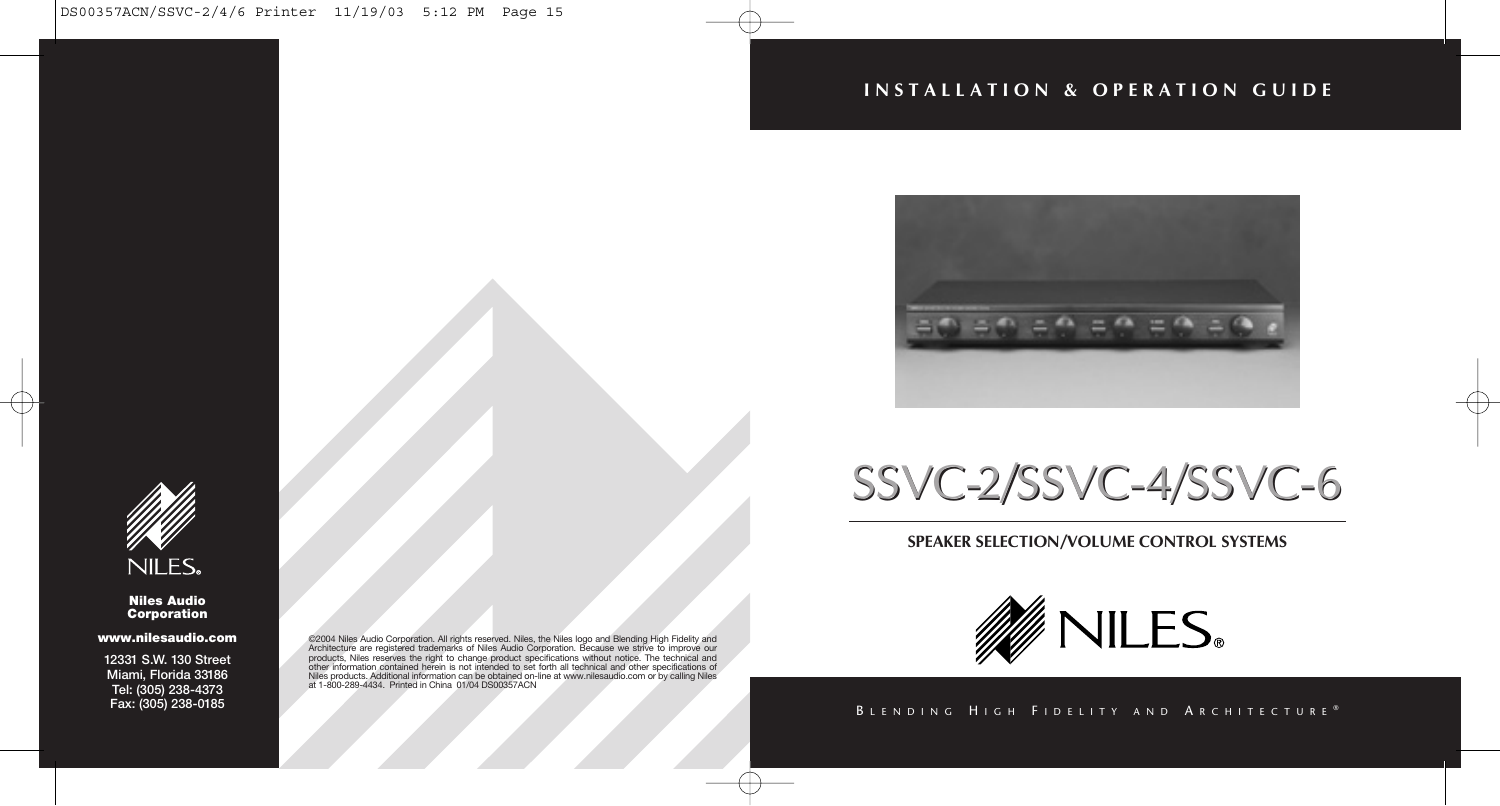#### S E LECTION / V OLUME C ONTROL S YSTEM

# **Introduction**

| SPEAKER SE                                                                         |    |
|------------------------------------------------------------------------------------|----|
| SSVC-2/SSVC-4/<br>$SSVC-6$<br>Speaker Selection/<br>.<br>Volume Control<br>Systems |    |
| <b>TABLE OF CONTENTS</b>                                                           |    |
| Introduction                                                                       |    |
| <b>Features and</b><br><b>Benefits</b>                                             | 2  |
| Installation<br><b>Considerations</b> 5                                            |    |
| Installation                                                                       | 8  |
| <b>Operation</b>                                                                   | 10 |
| <b>Specifications 12</b>                                                           |    |



The SSVC series is a combination speaker selector and volume

controller. It allows you to connect multiple pairs of speakers to your stereo receiver or amplifier and adjust the volume of any pair independently. Additionally, you can choose to listen to any pair of speakers, or any combination of pairs simultaneously. You don't have to worry about overloading your amplifier. The SSVC series uses impedance magnification to keep your amplifier running safely, even with all speakers playing.

A perfect application for the SSVC series is individually controlling speaker "on/off" and volume adjustment for multiple pairs of speakers: one pair in the room with the main stereo system and all other pairs at remote locations. The SSVC series adjusts the volume of the speakers connected to it by attenuating the amplifier signal. Niles volume controls use autoformers instead of L-pads for the volume controlling element. This assures minimal internal power dissipation with virtually no power wasted as heat. SEE A EXECUTION (VOLUME CONTROL SYSTEM SEE A CONTROL SYSTEM SEE A CONTROL SYSTEM SEE A CONTROL SYSTEM SEE AND CONTROL SEE A CONTROL SEE AND CONTROL SEE A CONTROL SEE AND CONTROL SEE A CONTROL SEE AND CONTROL SEE A CONTROL

**Notes**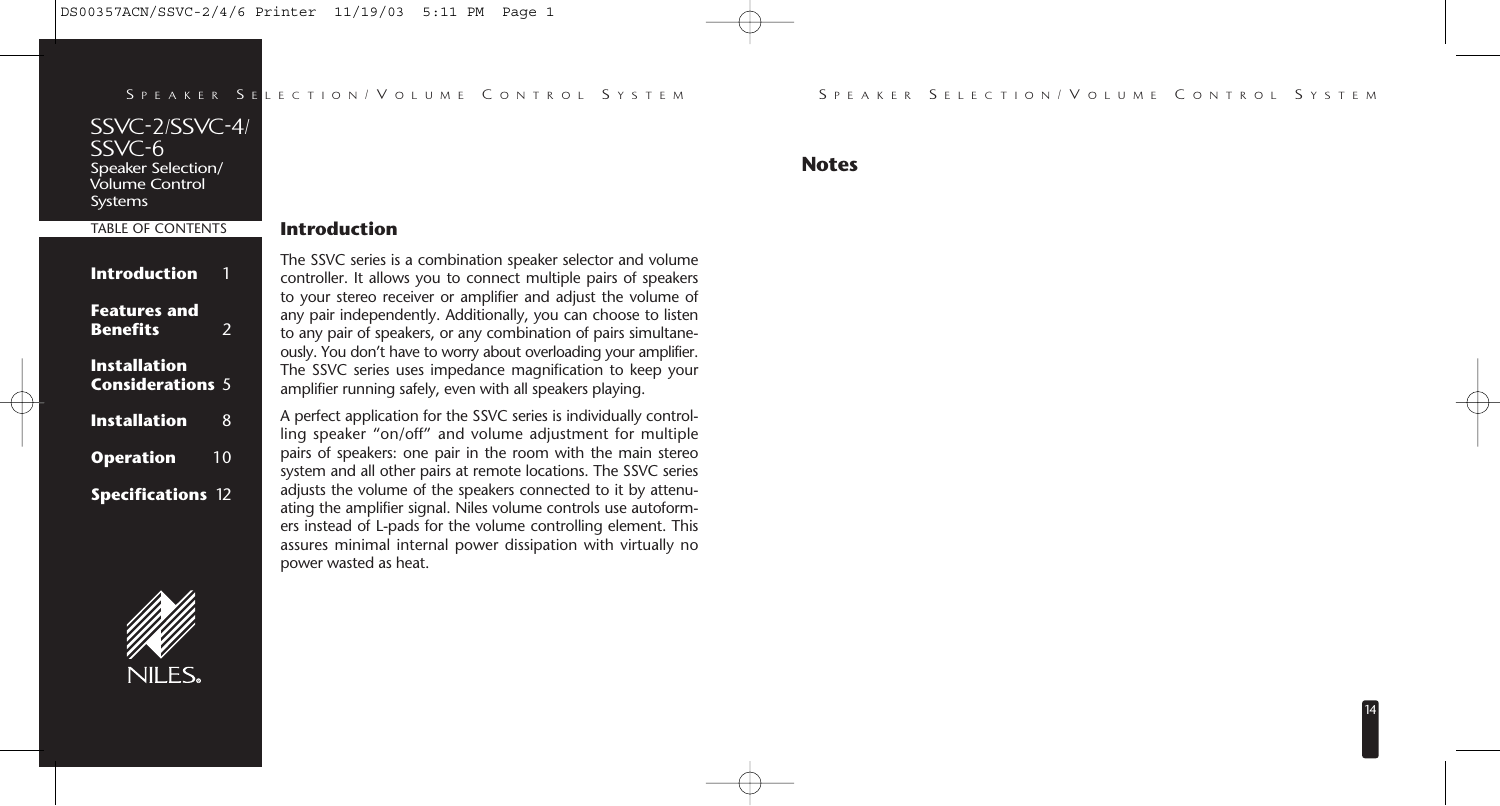$12$ 





# **Specifications**

Audio Power Handling 100 watts/channel continuous music power

Frequency Response  $+/-$  1.2 dB from 20 Hz to 20 kHz

**Mounting** Table-top component

Wiring Requirements Individual runs of 2-conductor speaker wire. Connectors accommodate wire sizes 14-22 gauge (16 gauge recommended)

Overall Dimensions 8-1/2" wide x 2" high x 7-1/4" deep

**Weight** 3 lb.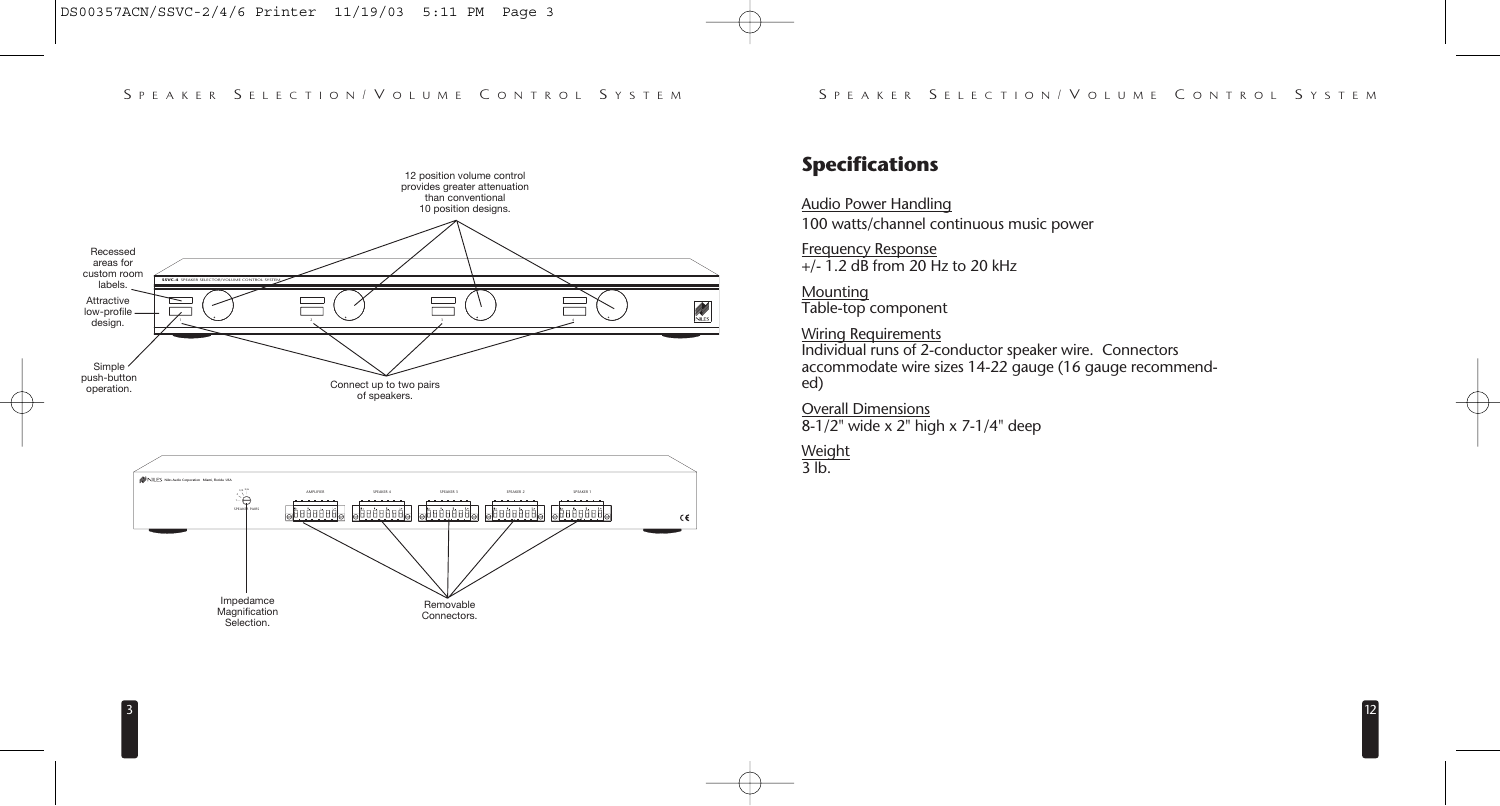# **Installation Considerations**

#### **IMPORTANT**

**DO NOT use the SSVC-2/4/6 with amps or receivers rated at more than 100 watts per channel RMS at 8 ohms.**

# **Power Handling**

The SSVC-2, SSVC-4, and SSVC-6 are designed for use with a receiver or amplifier having a maximum power output of 100 watts per channel at 8 ohms. Damage caused by the use of a higher-power receiver or amplifier will void the warranty. Consult your Niles dealer, or receiver/amplifier manufacturer, if you are uncertain about the power rating of your receiver or amplifier.

*Important: DO NOT use the SSVC series with amps or receivers rated at more than 100 watts per channel RMS at 8 ohms.*

#### **Amplifier Impedance Load**

As more pairs of speakers are parallel connected to a receiver or amplifier, the overall system impedance becomes lower. For example, if two pairs of 8-ohm speakers are connected in parallel, the impedance will be 4 ohms, two pairs of 4-ohm speakers in parallel become 2 ohms, and so on.

Most receivers or amplifiers are not rated for use below a 4 ohm load. Most manufacturers do not recommend connecting two pairs of 4-ohm speakers without using some form of impedance correction.

# **Operation**

- 1. Make sure the amplifier or receiver power is OFF and set the volume to minimum.
- 2. Set the volume control for the speaker pair you wish to play to maximum (fully clockwise).
- 3. Locate the on/off button which corresponds to the speaker pair you wish to play. Set it to the ON position.
- 4. Turn on the amplifier or receiver and select as source, such as the tuner or CD player.
- 5. Slowly turn up the amplifier or receiver volume and set it to a comfortable (not maximum) listening level. Be careful not to overdrive or "clip" your amplifier. If the sound becomes muddy or distorted, you have reached the limit of your amplifier's volume capability and should quickly reduce the volume to avoid damaging your speakers.
- 6. Using the appropriate volume control on the front of the speaker selector, adjust the volume of the speakers to the desired listening level.
- 7. You can turn off the speakers by turning the appropriate volume control on the SSVC series fully counter-clockwise, or by pressing the on/off button.

#### **"TECH TIP"**

**If your amplifier or receiver has "A" and "B" speakerpair outputs, connect the SSVC series to the "A" outputs. Do not connect anything to "B". This will prevent the amplifier or receiver from driving an unusually low impedance load.**

10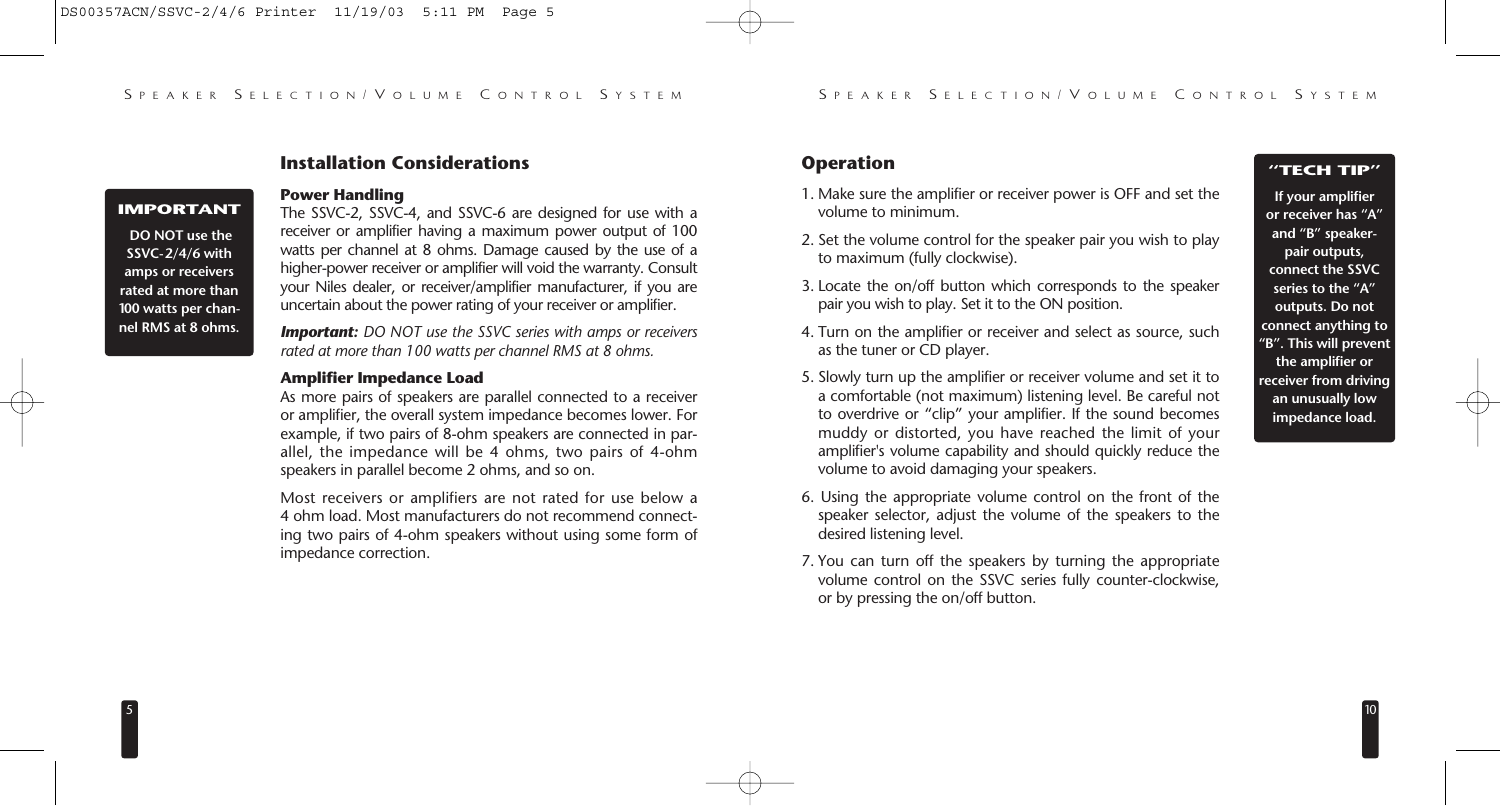# **Type of Speaker Wire**

For most applications, we recommend you use 16 or 18 gauge stranded copper speaker wire for the SSVC-2/4/6 connections. For wiring runs longer than 80 feet, 14 gauge wire is recommended. Using speaker wire larger than 14 gauge for SSVC connections is not recommended—the wire may not fit into the connectors. Never use solid-core, aluminum, or "Romex" type wire with the speaker selector. When running speaker wires inside walls, most states and municipalities in the U.S. specify that you must use a special type of speaker wire. Usually, the requirement is that the wire has a specific "CL" fire rating, such as "CL-2" or "CL-3". Consult your Niles dealer, building contractor, or local building and inspection department if unsure about which type of wire is best for your application.

#### **Avoiding Interference**

Speaker wires can act as an antenna for electrical noise. Locating speaker wires too close to a light dimmer or switch may cause a "buzzing" or "popping" sound to be heard thought the speakers. If you must locate the SSVC series wiring near electrical devices, route the speaker wires several feet away from the electrical wiring.

# **Installation**

- 1. Select a convenient location for the SSVC-2/4/6 .
- 2. Run all the necessary wiring to the SSVC-2/4/6 . Label the wires for future reference. See (Figure 1).
- 3. Locate the connector plugs (and remove them if they are plugged in). See (Figure 2) and (Figure 4).
- 4. Strip 1/4" of insulation from the end of each wire. Tightly twist the end of each wire until no frayed ends remain.

### **SSVC-2 connector installation**

- a. On the SSVC-2 use a small flathead screwdriver or your thumbnail to raise the locking tabs, exposing the holes on the removable connector plug.
- b. Insert each wire into the appropriate hole on the removable connector plug, and snap the locking tab down.

# **NOTE: To help you avoid improper installation, the connector plug is keyed.**

c. Insert the smooth side of the connector plug into the smooth side of the socket. Don't force the scalloped side of the connector plug into the smooth side of the socket. See (Figure 2).

8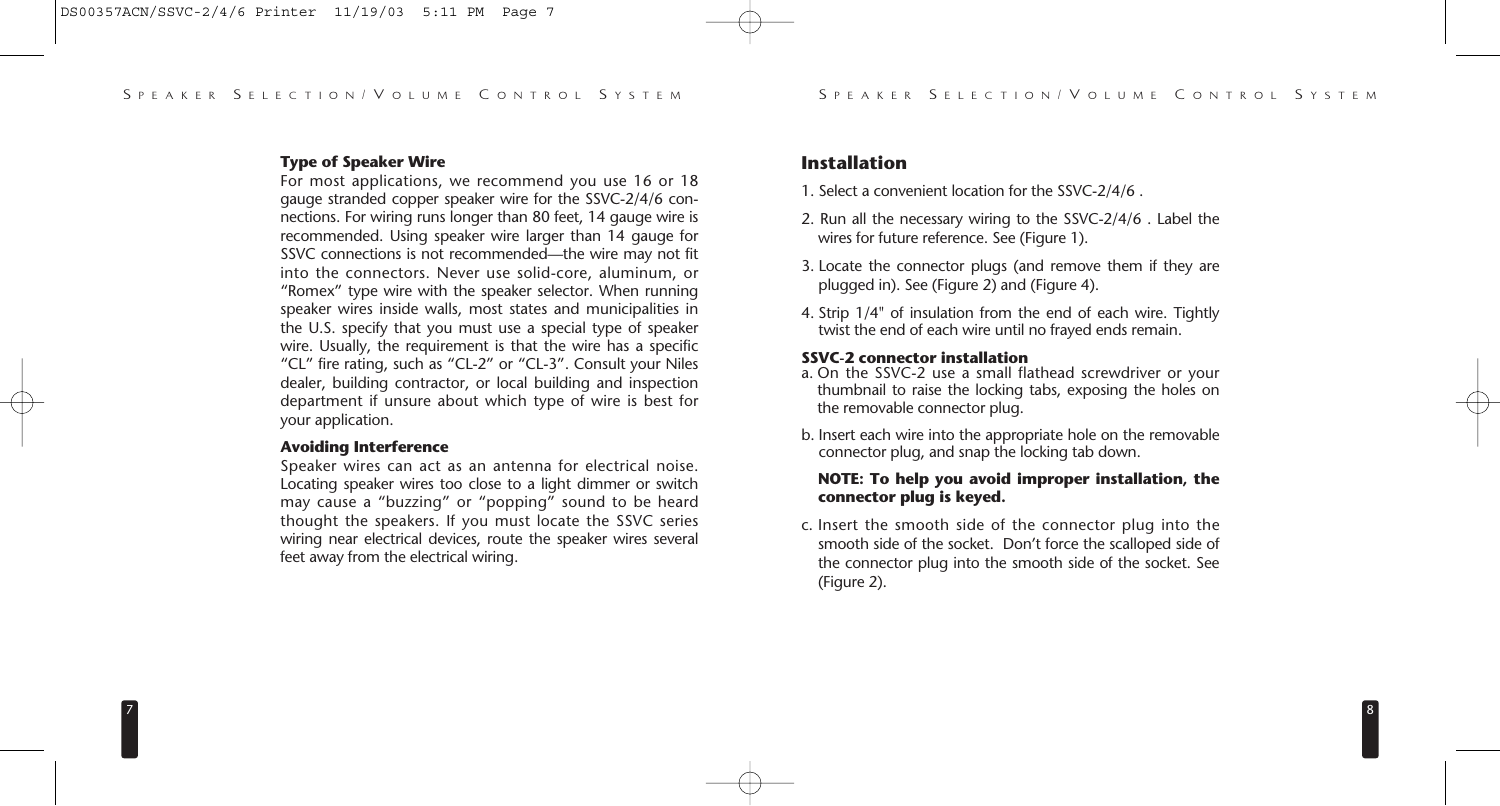#### **SSVC-4/6 connector installation**

- a. Insert each wire into the appropriate hole on the removable connector plug.
- b. Use a small flathead screwdriver to tighten each wire in place.
- c. Insert the connector plug into the socket and lock in place by tightening captive screws on each side of connector. See (Figure 4).

The inputs of the SSVC-2/4/6 are the connector terminals labeled "AMPLIFIER". The outputs are the connector terminals labeled "SPEAKERS". Be sure not to reverse these connections or the SSVC-2/4/6 will not function properly.

5. Locate the pre-printed Room Labels. Affix the appropriate label to the recessed area next to the knob on the SSVC-2/4/6 .

# **Calculating the Impedance Magnification Setting**

Use the following instructions to select the correct switch setting for the number and type of speakers in your system.

# **"TECH TIP"**

- 1. Count the number of pairs of speakers you are connecting to the system.
- 2. Set the Speaker Pairs switch on the rear panel of the SSVC-2/4/6 to match the number of pairs of speakers (1, 2, 3/4, 5/6).

**Wire size is expressed by it's AWG (American Wire Gauge) number. The lower the AWG number, the larger the wire, i.e., 12 AWG wire is physically larger than 14 AWG.**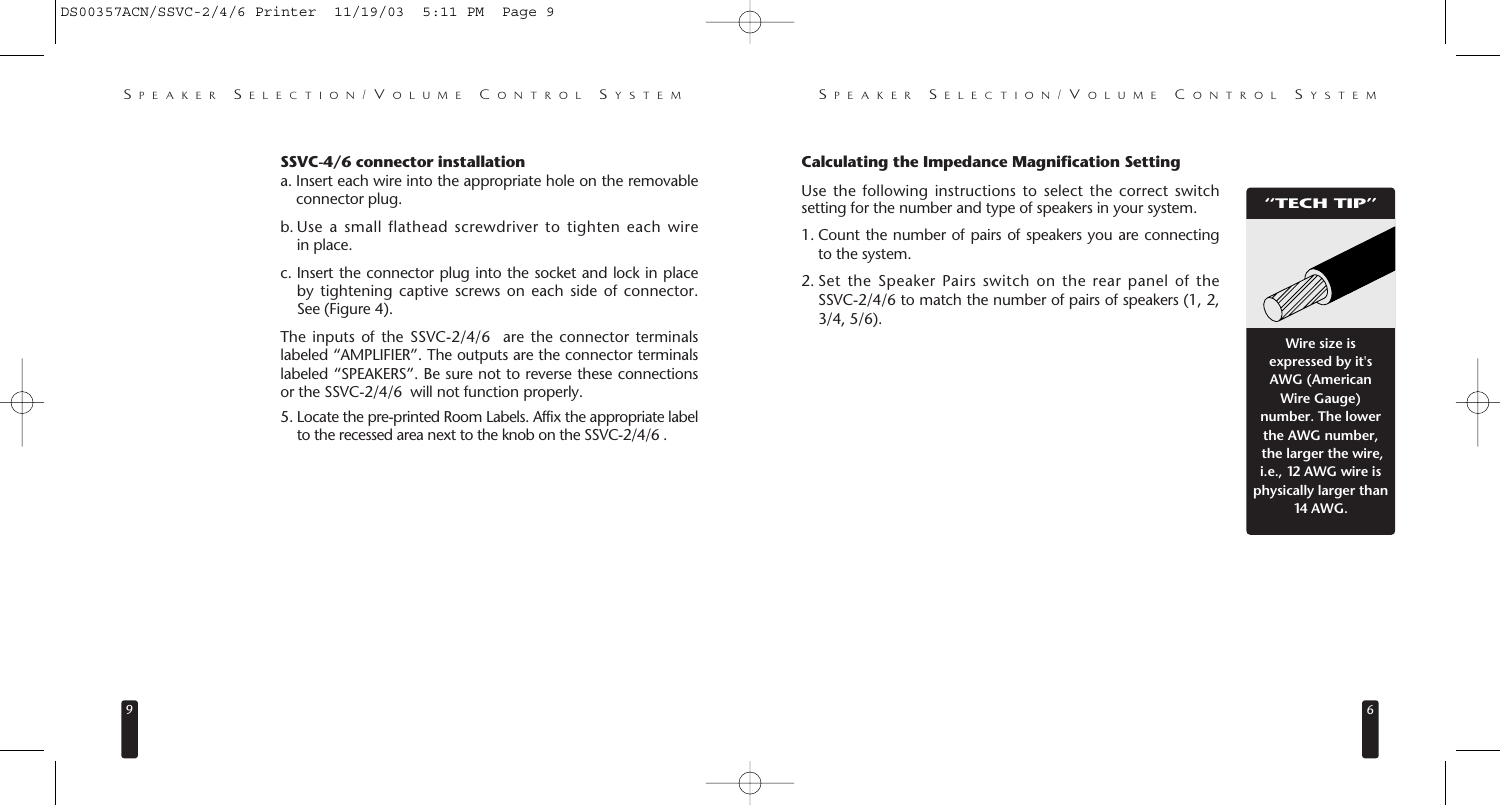#### **Balancing Speaker Volume**

11

The volume control on your receiver or amplifier serves as the "master" volume for all speaker pairs connected.

The volume level of the speakers may vary from room to room. This is caused by several factors. Two lesser factors are the size of the speaker and its efficiency. The largest factor is the physical size of the room.

The SSVC series volume controls allow you to adjust the volume of each speaker pair individually. You can leave the amplifier or receiver volume set at one position and use the SSVC volume controls exclusively.



A<sub>MPLIFIER</sub>

SPEAKER<sub>4</sub> **USA**